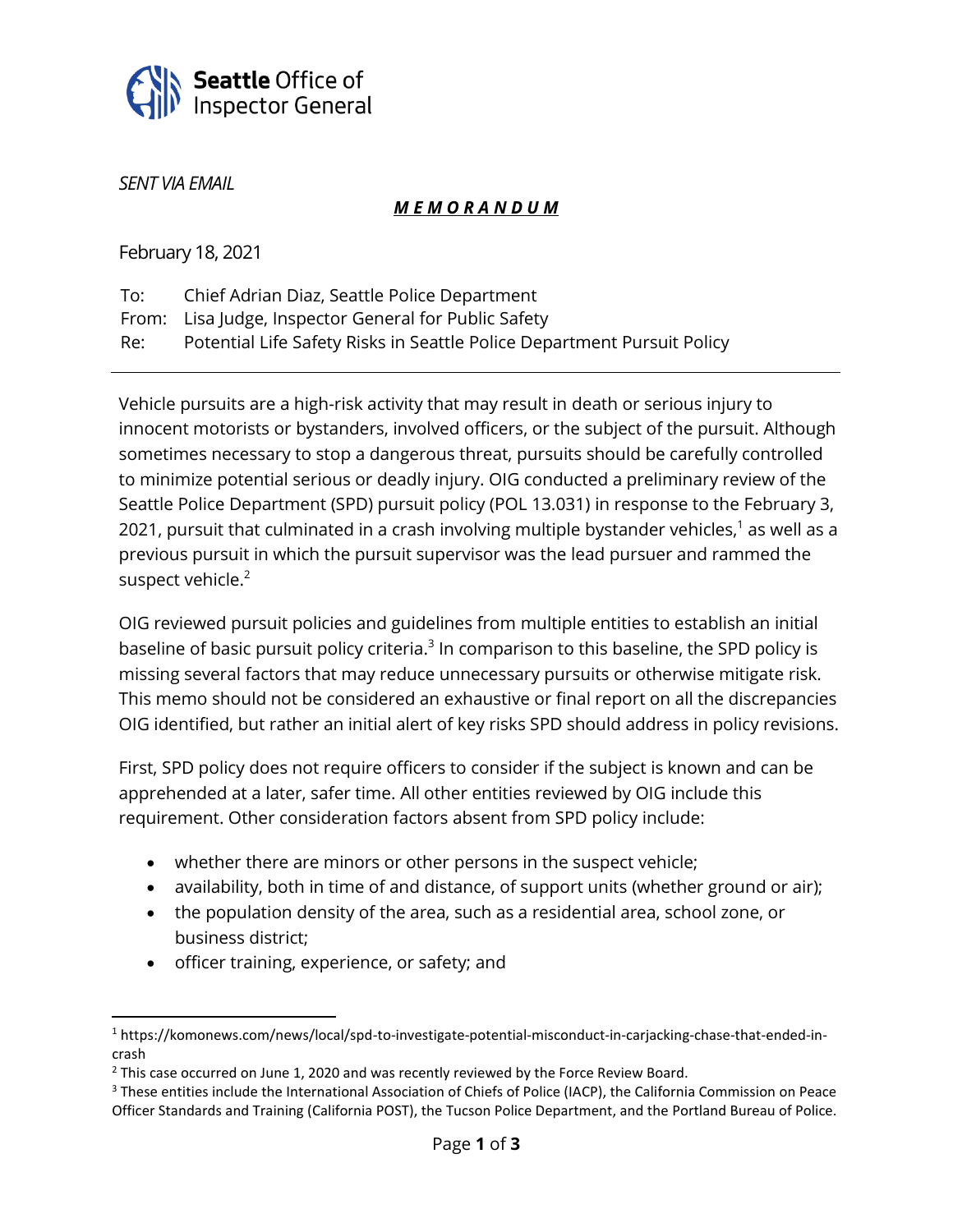

• officer familiarity with the area of the pursuit.

Without such criteria, officers may not be considering basic elements that are critical in deciding whether the risk to the public outweighs the need to pursue – such as engaging in a high-speed chase in a heavily populated area during hours when the streets are more congested with commuters.

Second, the SPD policy does not include extensive detail regarding supervisory requirements or responsibilities for pursuits, except to note that the supervisor's responsibility extends "only to the question of whether the pursuit is within policy." In OIG's research, commonly prescribed supervisory duties during a pursuit that are not explicitly detailed in SPD's policy include:

- ensuring the safety of the public, officers, and suspects is being continually assessed;
- ensuring no more than the necessary number of units is involved in a pursuit;<sup>4</sup>
- notifying surrounding jurisdictions of the pursuit and coordinating with air support,<sup>5</sup> as relevant; and
- ordering termination of the pursuit, if necessary.

Officers in the pursuit are engaged in an adrenaline-fueled activity that requires a high degree of focus. Lack of active supervision and specified supervisory duties during a pursuit may result in missed opportunities to provide guidance and perspective. The Tucson Police Department prohibits the pursuit supervisor from being involved in the pursuit as a primary or secondary unit.

Finally, the SPD vehicle pursuit policy is notable in that it defines pursuit criteria through what is prohibited, rather than positively identifying what qualifies a situation as appropriate for a pursuit. SPD prohibits pursuit for traffic violations, civil infractions, misdemeanors, property crime, and the simple act of eluding. Tucson, in contrast, only authorizes pursuit for violent felony person offenses, while Portland authorizes pursuit for

<sup>4</sup> Portland and Tucson both restrict pursuits to a maximum of three units without explicit supervisor authorization. The California POST, while not setting an explicit number, writes that "the more law enforcement units actively participating in a pursuit increases the likelihood of a collision. The policy should describe the number and types of law enforcement vehicles authorized to engage in pursuit at any one time. […] Public safety should be the foremost consideration when determining the number of units permitted."

<sup>&</sup>lt;sup>5</sup> The Tucson Police Department convened critical incident review boards after two separate pursuits ending in death or serious injury. The results of these boards are publicly available. As a result, the department incorporated several changes to its policies concerning air support and pursuits. Although SPD does not have its own air support unit, it works frequently with the King County Sheriff's Office air support team, and may wish to consider reviewing the Tucson report with an eye towards how SPD should request and manage air support during pursuits. See [https://www.tucsonaz.gov/files/police/CIRB/CIRB\\_RESULT\\_REPORT\\_16-0374.pdf](https://www.tucsonaz.gov/files/police/CIRB/CIRB_RESULT_REPORT_16-0374.pdf)